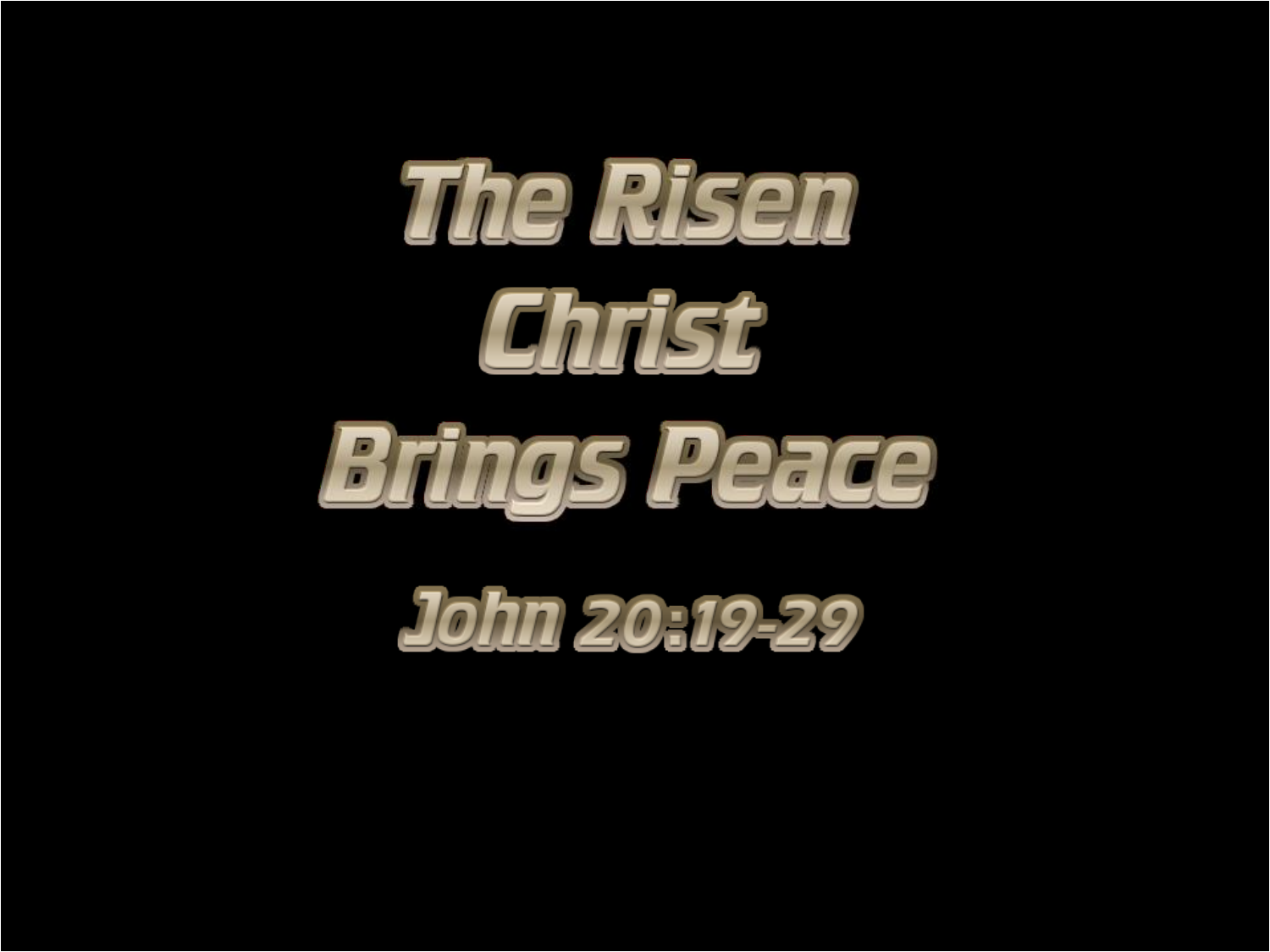#### **John 20:19-29**

**19 Then the same day at evening, being the first day of the week, when the doors were shut where the disciples were assembled for fear of the Jews, came Jesus and stood in the midst, and saith unto them, Peace be unto you.**

- **20 And when he had so said, he shewed unto them his hands and his side. Then were the disciples glad, when they saw the LORD.**
- **21 Then said Jesus to them again, Peace be unto you: as my Father hath sent me, even so send I you.**
- **22 And when he had said this, he breathed on them, and saith unto them, Receive ye the Holy Ghost:**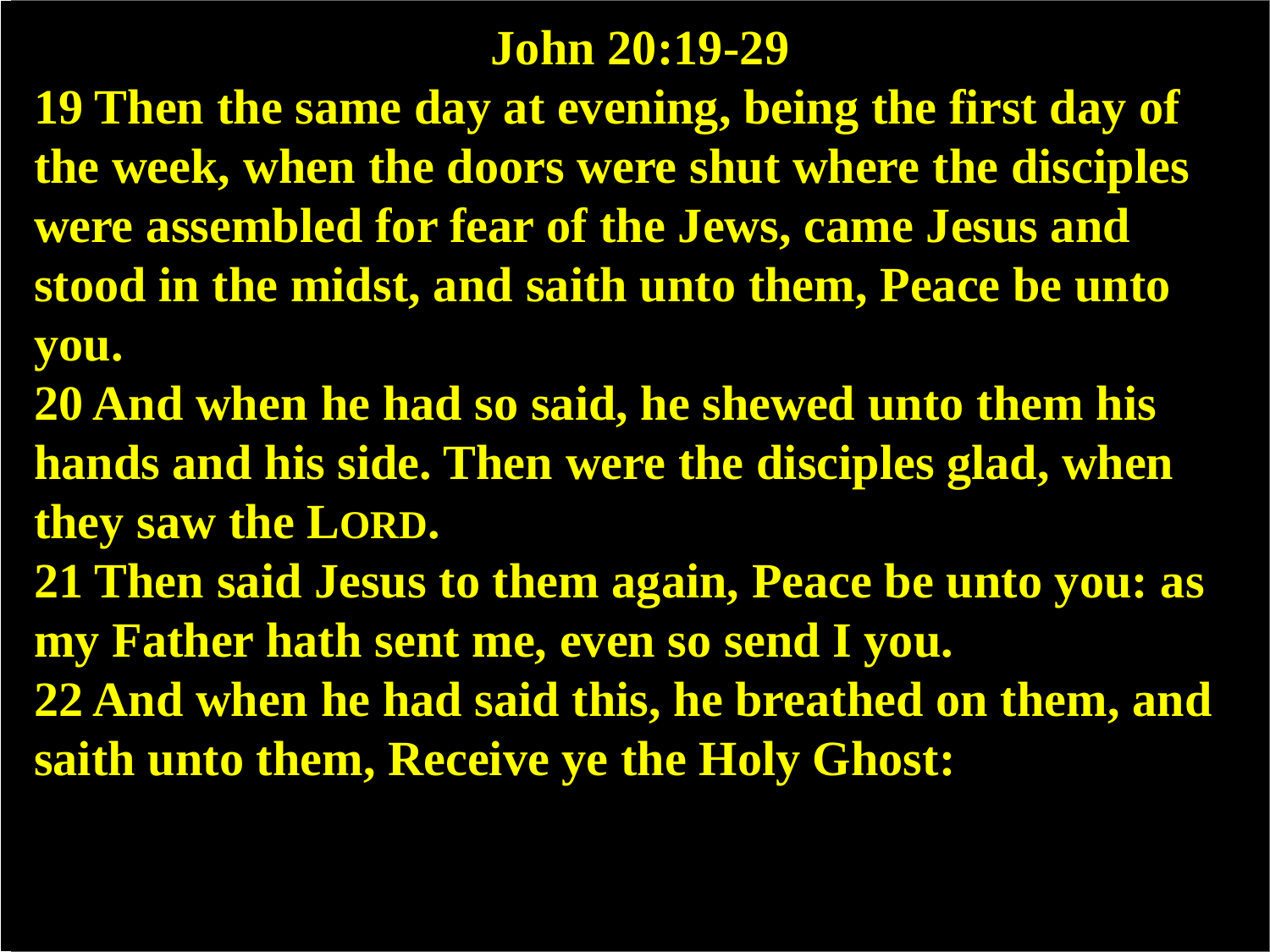#### **John 20:19-29 - continued**

- **23 Whose soever sins ye remit, they are remitted unto them; and whose soever sins ye retain, they are retained. 24 But Thomas, one of the twelve, called Didymus, was not with them when Jesus came.**
- **25 The other disciples therefore said unto him, We have seen the LORD. But he said unto them, Except I shall see in his hands the print of the nails, and put my finger into the print of the nails, and thrust my hand into his side, I will not believe.**
- **26 And after eight days again his disciples were within, and Thomas with them: then came Jesus, the doors being shut, and stood in the midst, and said, Peace be unto you.**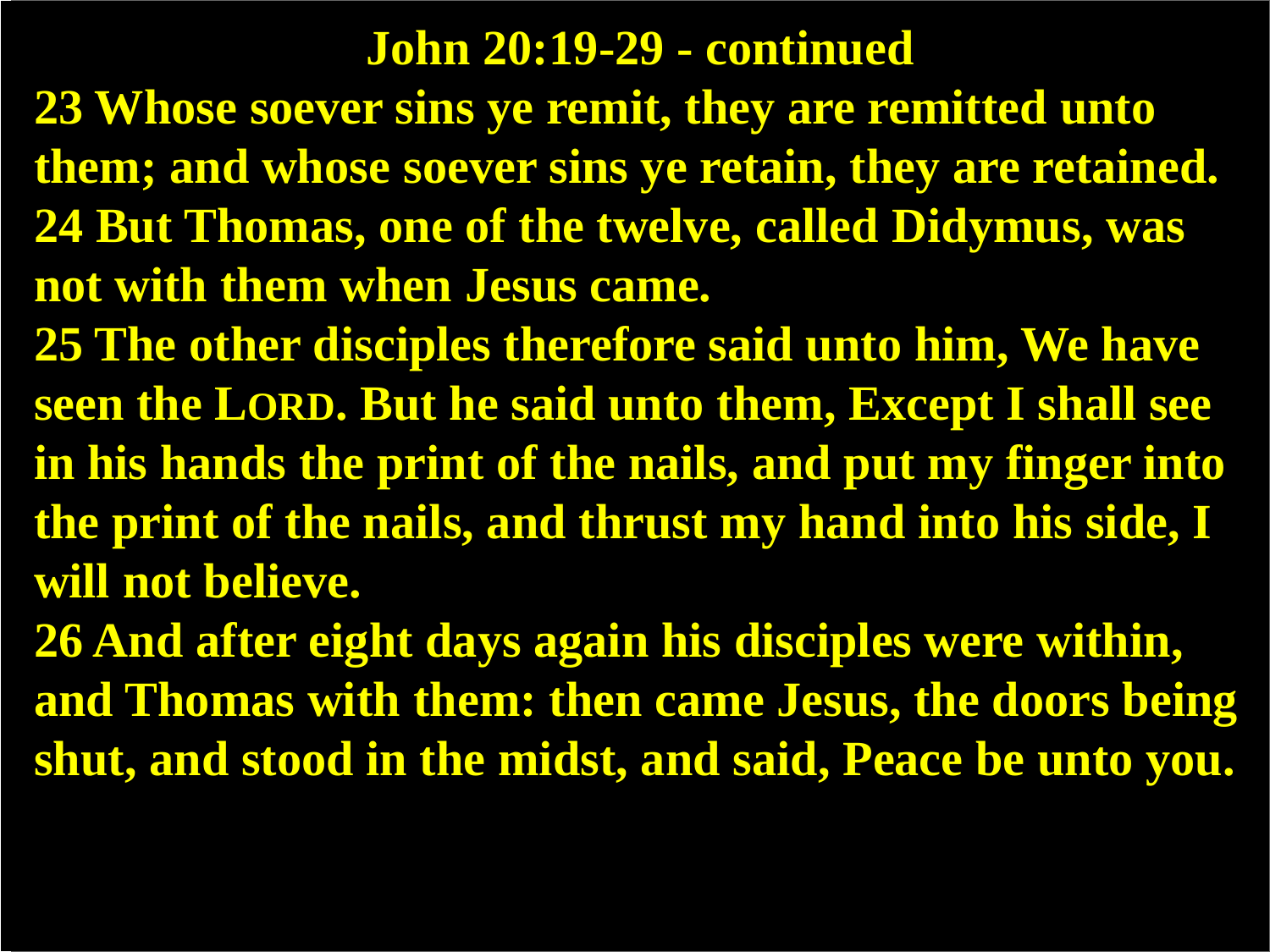#### **John 20:19-29 - continued**

**27 Then saith he to Thomas, Reach hither thy finger, and behold my hands; and reach hither thy hand, and thrust it into my side: and be not faithless, but believing. 28 And Thomas answered and said unto him, My LORD and my God.**

**29 Jesus saith unto him, Thomas, because thou hast seen me, thou hast believed: blessed are they that have not seen, and yet have believed.**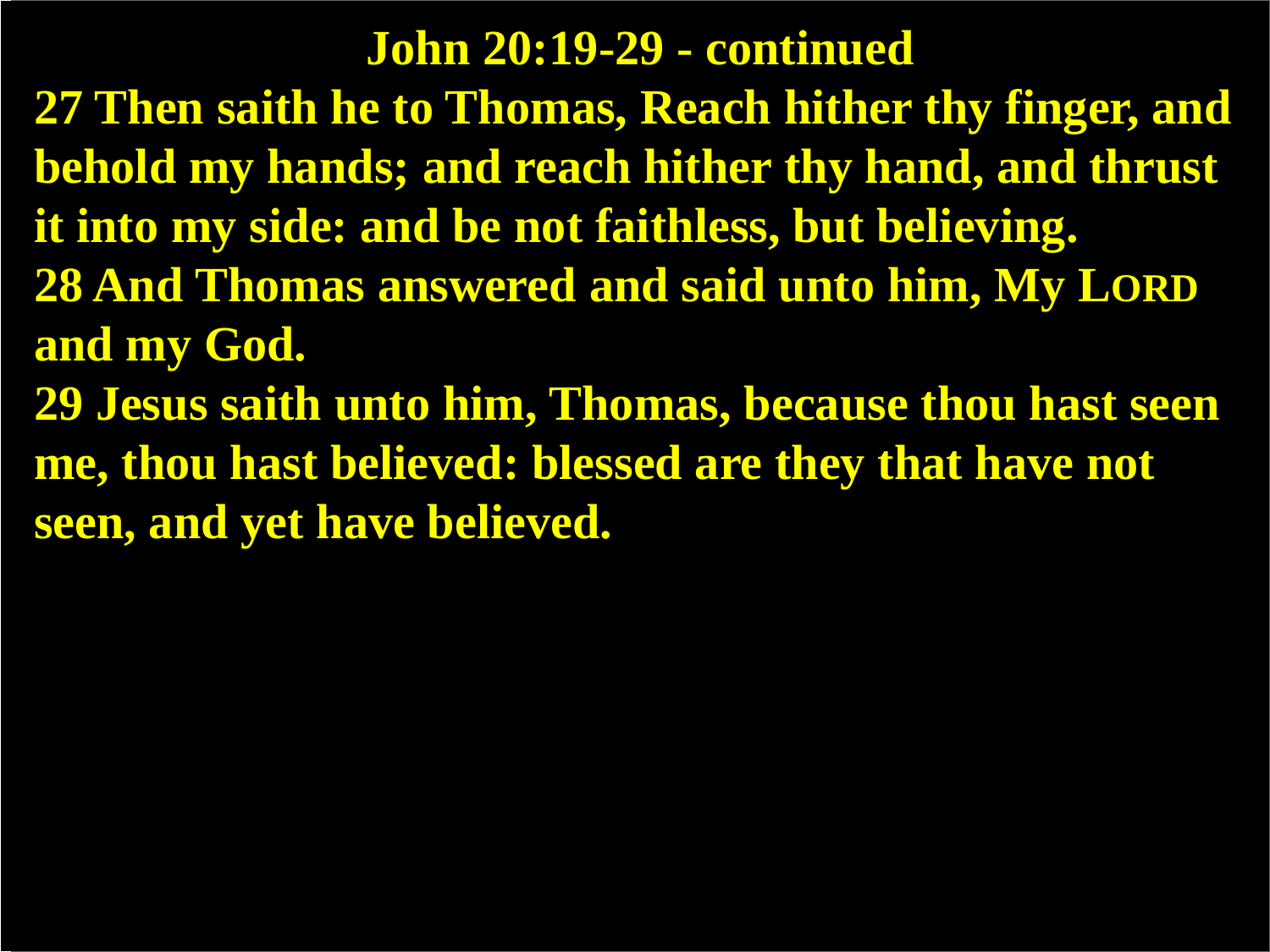### **Introduction**

**A. Mankind's Search For Peace 1. The search has continued since the first sin Genesis 3:15 And I will put enmity between thee and the woman, and between thy seed and her seed; it shall bruise thy head, and thou shalt bruise his heel.**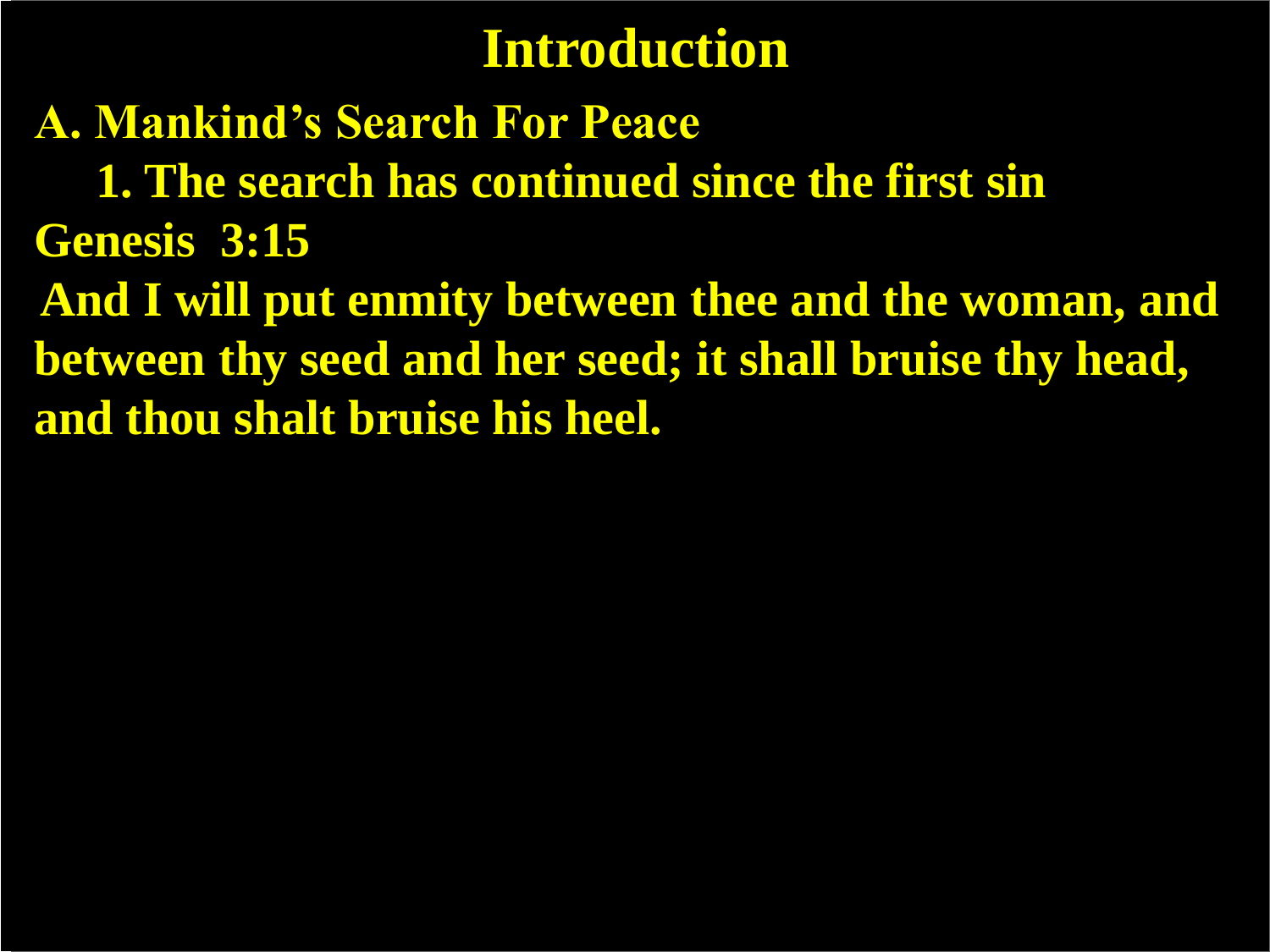### **Introduction**

**A. Mankind's Search For Peace - continued 2. The wicked cannot find peace Isaiah 57:21 There is no peace, saith my God, to the wicked. 3. The last days will experience false peace 1 Thessalonians 5:3 For when they shall say, Peace and safety; then sudden destruction cometh upon them, as travail upon a woman with child; and they shall not escape.**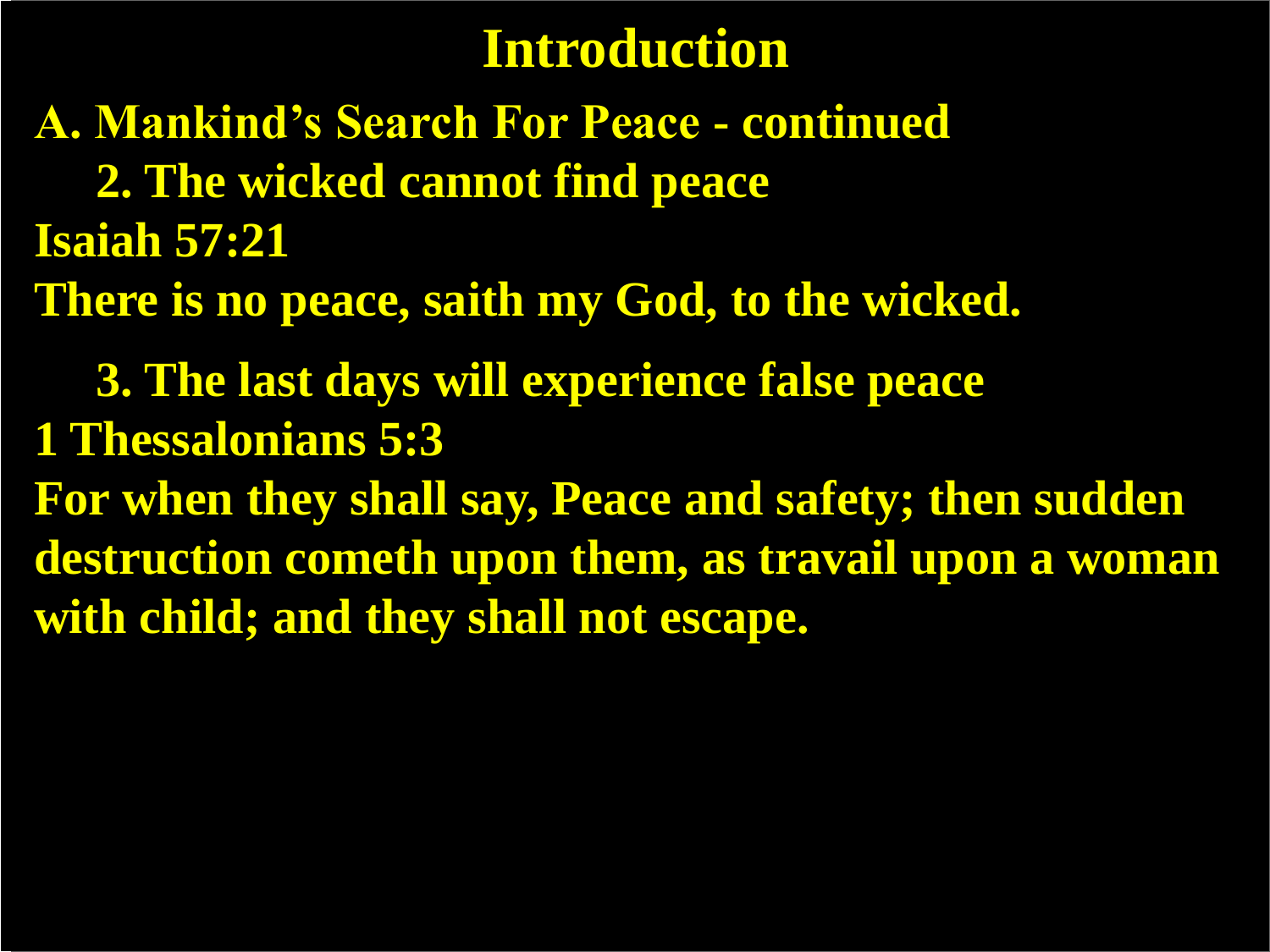### **Introduction**

**B. Jesus Promises Peace**

 **1. Isaiah's prophecy of Christ, The Prince of Peace Isaiah 9:6**

**For unto us a child is born, unto us a son is given: and the government shall be upon his shoulder: and his name shall be called Wonderful, Counsellor, The mighty God, The everlasting Father, The Prince of Peace.**

 **2. Jesus promises peace John 14:27**

**Peace I leave with you, my peace I give unto you: not as the world giveth, give I unto you. Let not your heart be troubled, neither let it be afraid.**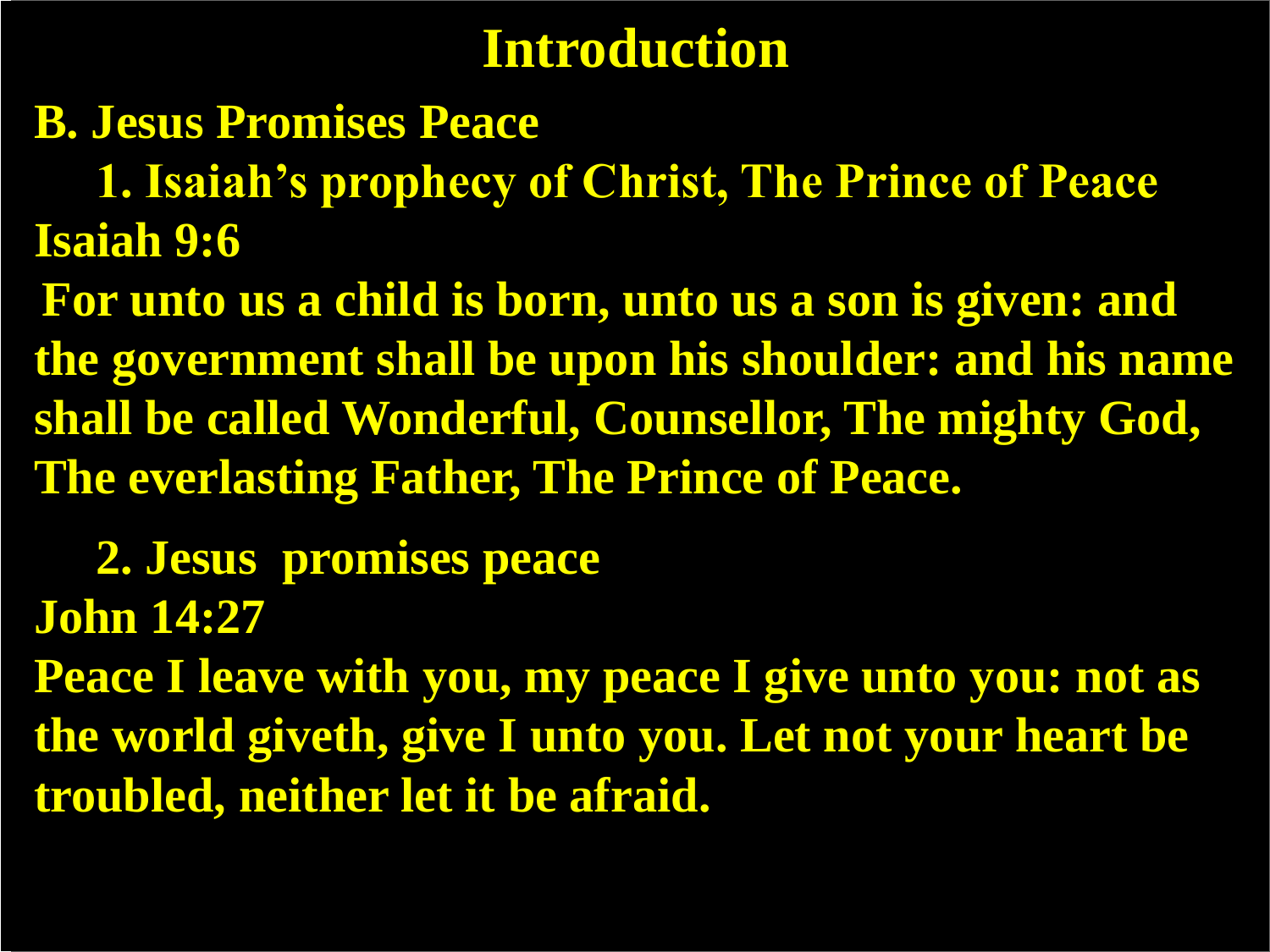# **The Risen Christ Is The Source Of Peace Introduction**

**Romans 15:33 Now the God of peace be with you all. Amen.**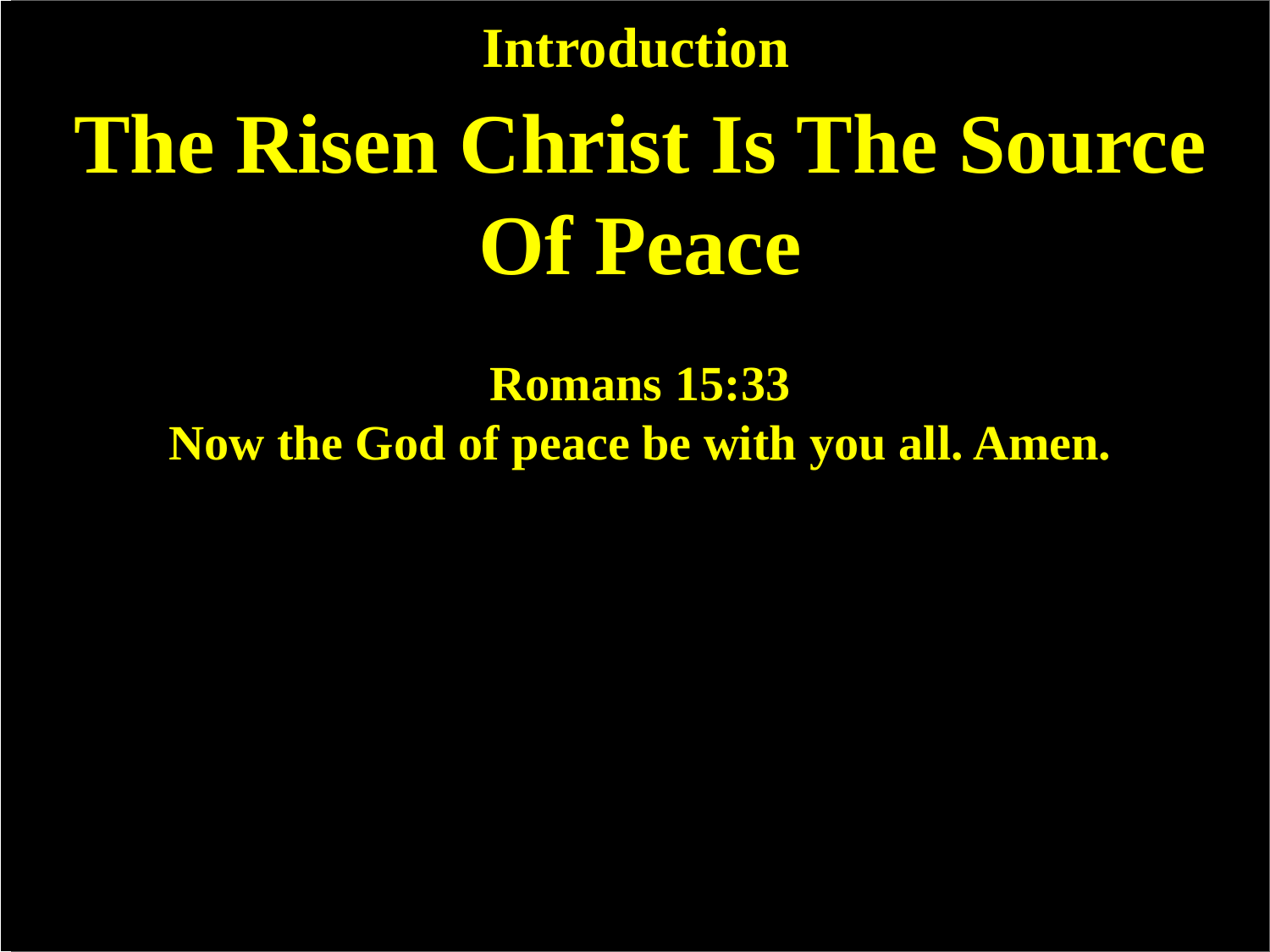# **I. We Can Have Peace When We Are Afraid (20:19)**

**"Where the disciples were assembled for fear of the Jews"**

**A. The disciples were in hiding instead of heralding the resurrection of Christ**

**B. Jesus appeared to the disciples when they were afraid "No door can shut out Christ's presence" – Matthew Henry**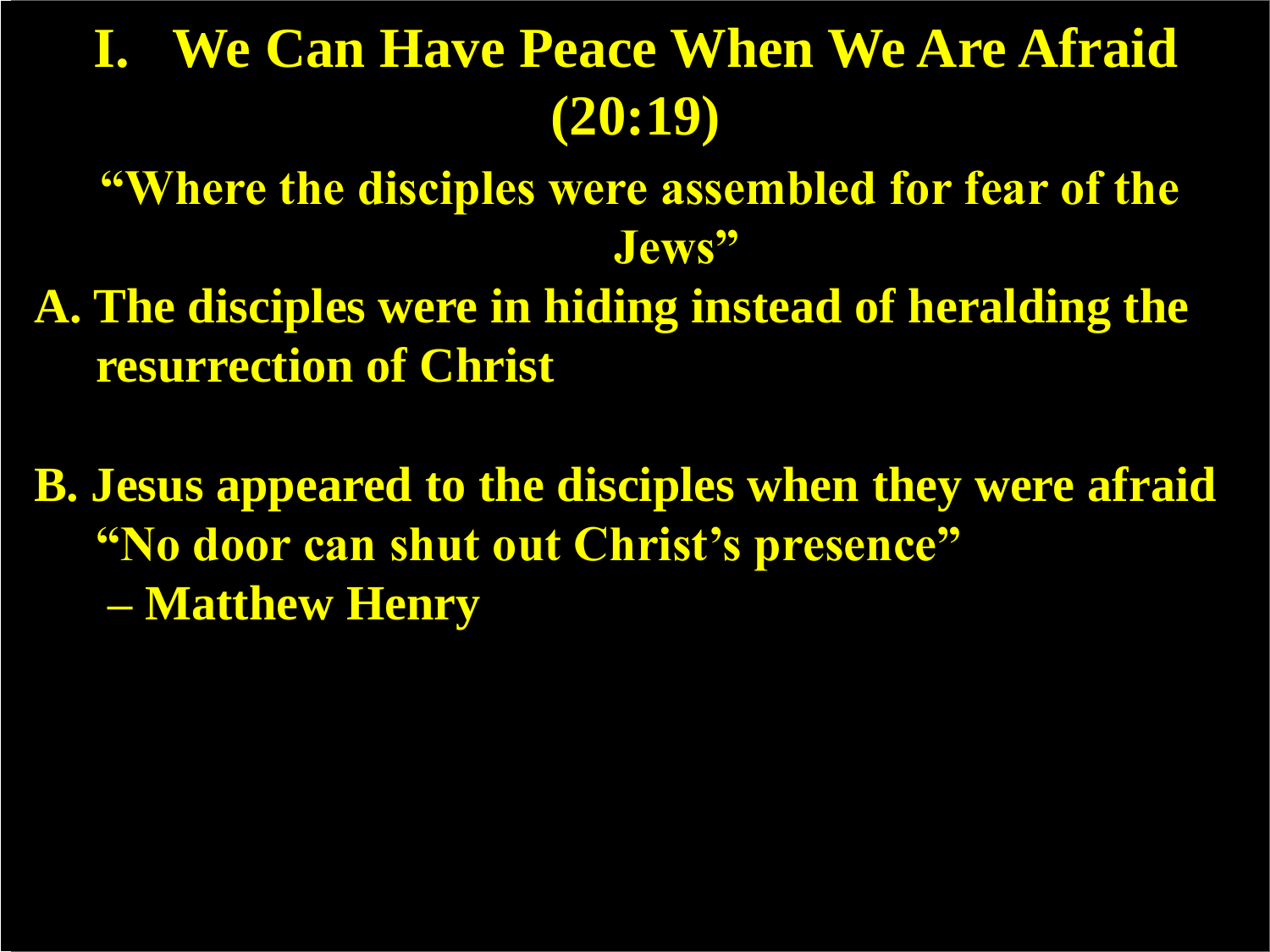# **I. We Can Have Peace When We Are Afraid (20:19)**

- **C. When Jesus comes he speaks peace to fearful hearts Luke 24:38**
- **And he said unto them, Why are ye troubled? and why do thoughts arise in your hearts?**
- **D. Faith in the crucified and risen Christ takes our fears away**
- **2 Peter 1:2**
- **Grace and peace be multiplied unto you through the knowledge of God, and of Jesus our Lord,**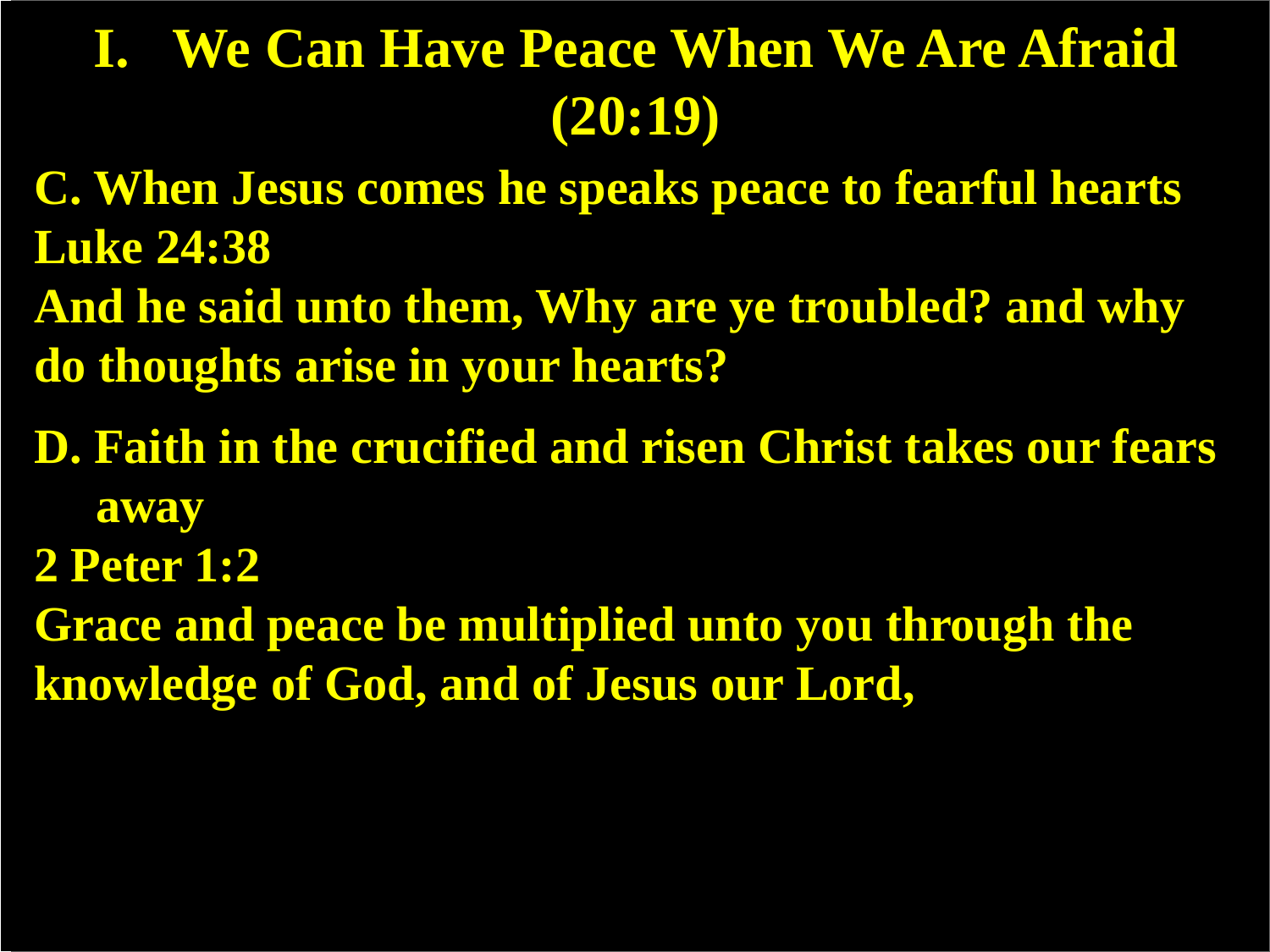# **II. We Can Have Peace When We Are Apprehensive (20:20-21)**

**"He shewed unto them his hands and his side"**

- **A. The doubting disciples were now amazed that Christ is risen**
	- **1. What would this mean to them?**

 **2. Would they be up to the responsibilities this would bring?**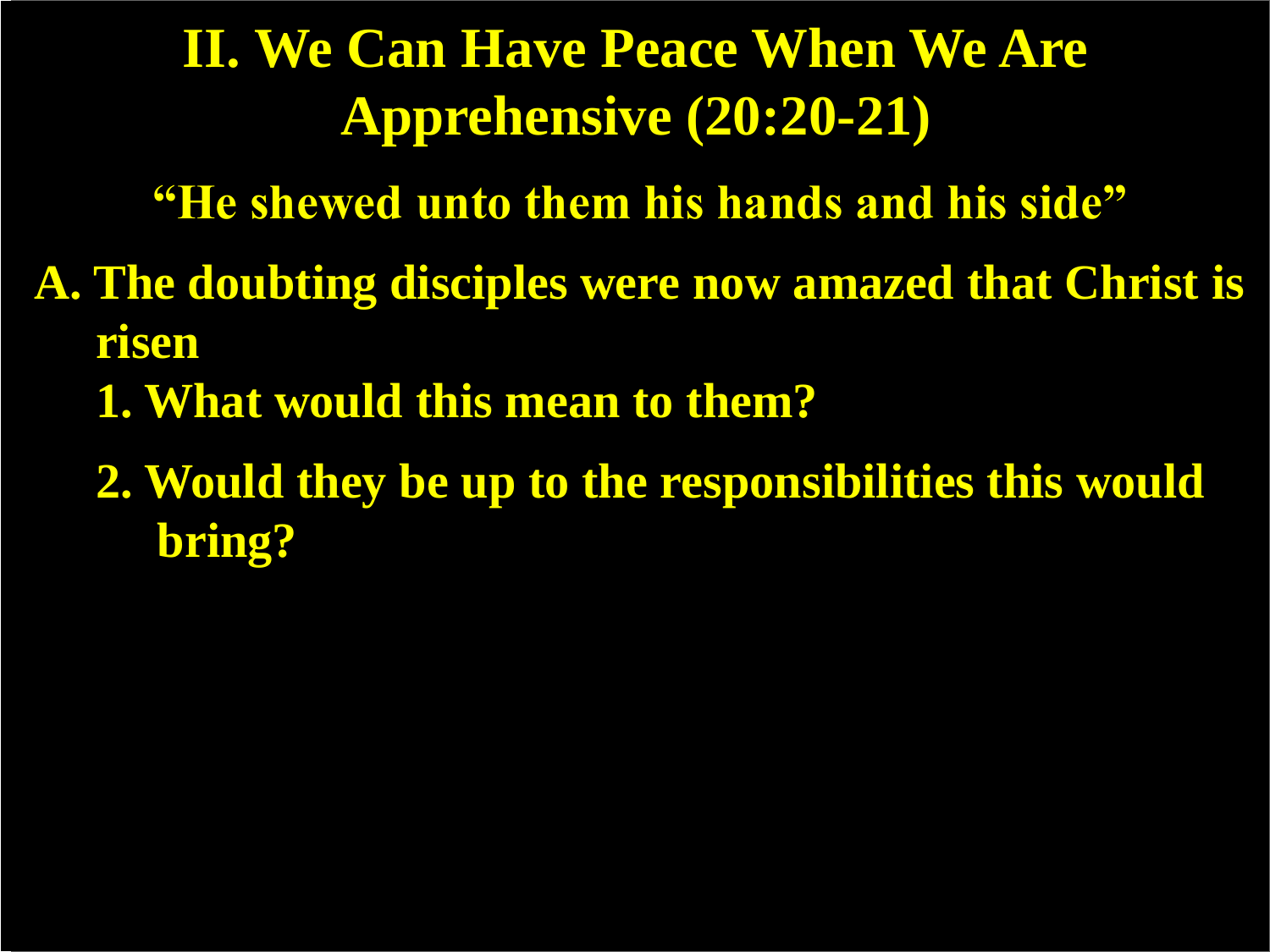## **II. We Can Have Peace When We Are Apprehensive (20:20-21)**

**"He shewed unto them his hands and his side" B. Jesus speaks peace to those he is about to assign the task of world evangelism**

- **1. "As my Father hath sent me, even so send I you"**
- **2. They would not go in their own strength but in the power of the Holy Spirit**

**Acts 1:8**

**But ye shall receive power, after that the Holy Ghost is come upon you: and ye shall be witnesses unto me both in Jerusalem, and in all Judaea, and in Samaria, and unto the uttermost part of the earth.**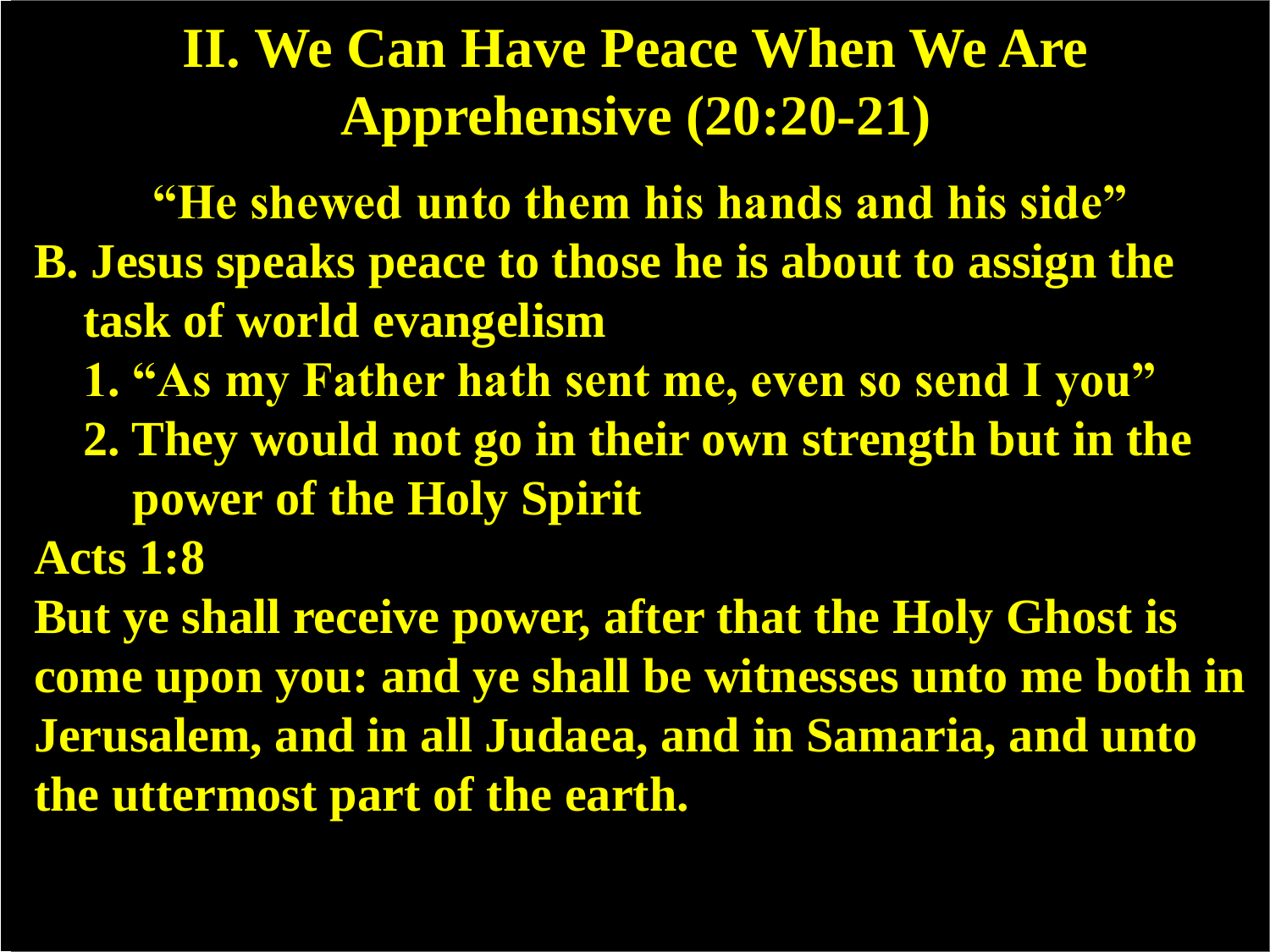## **II. We Can Have Peace When We Are Apprehensive (20:20-21)**

**"He shewed unto them his hands and his side" B. Jesus speaks peace to those he is about to assign the task of world evangelism - continued**

 **3. We can be at peace about the power we need to witness for the risen Christ**

**Luke 12:11-12**

**11 And when they bring you unto the synagogues, and unto magistrates, and powers, take ye no thought how or what thing ye shall answer, or what ye shall say: 12 For the Holy Ghost shall teach you in the same hour what ye ought to say.**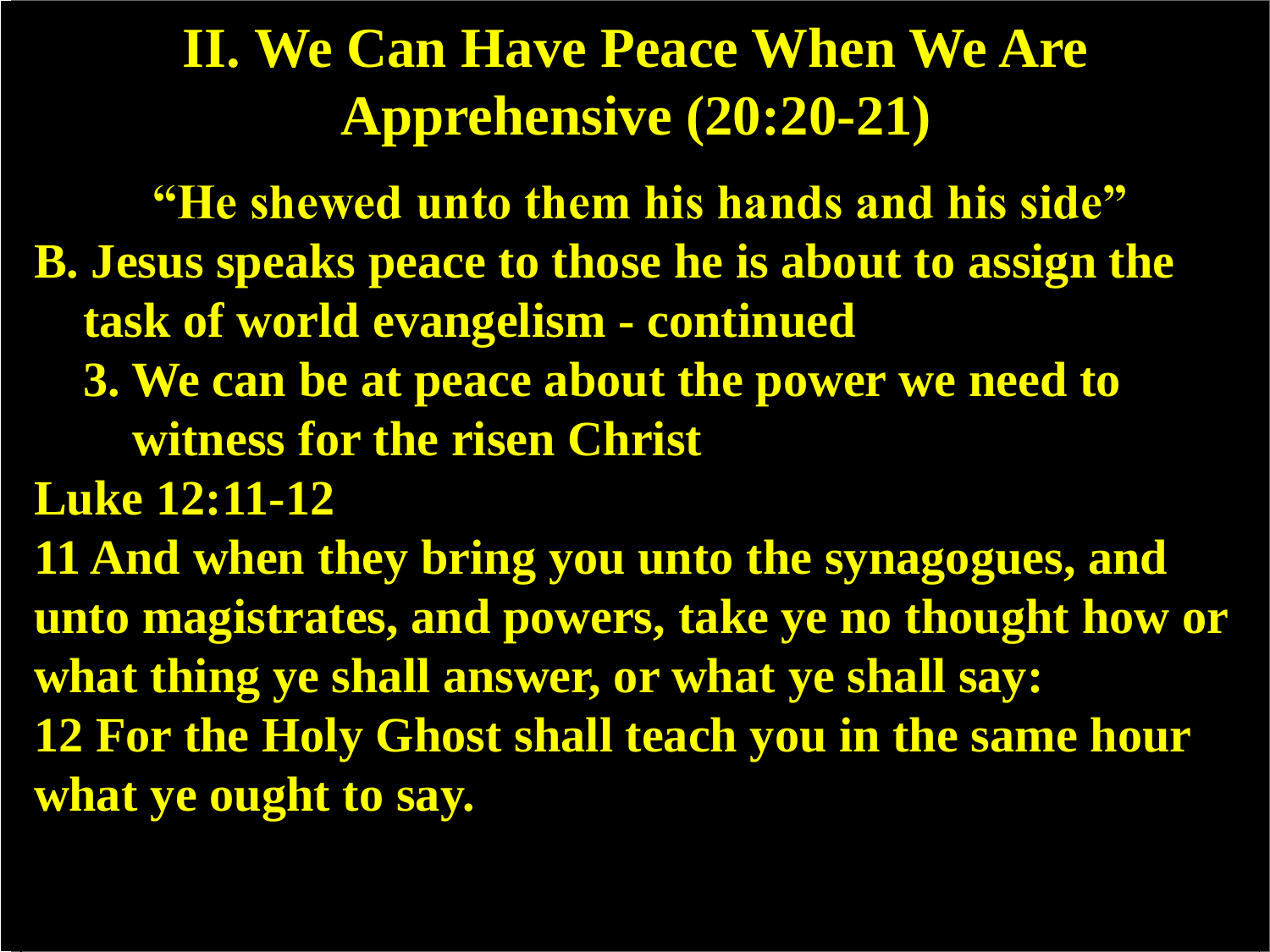# **III. We Can Have Peace When We Feel Alone (20:26-29)**

**"And Thomas with them"**

**A. Thomas must have felt alone among these believers** 

**B. Closed doors could not keep Jesus from dispelling the doubts of Thomas WARNING: Only a closed heart and mind will keep Jesus away**

**Hebrews 12:25**

**See that ye refuse not him that speaketh. For if they escaped not who refused him that spake on earth, much more shall not we escape, if we turn away from him that speaketh from heaven:**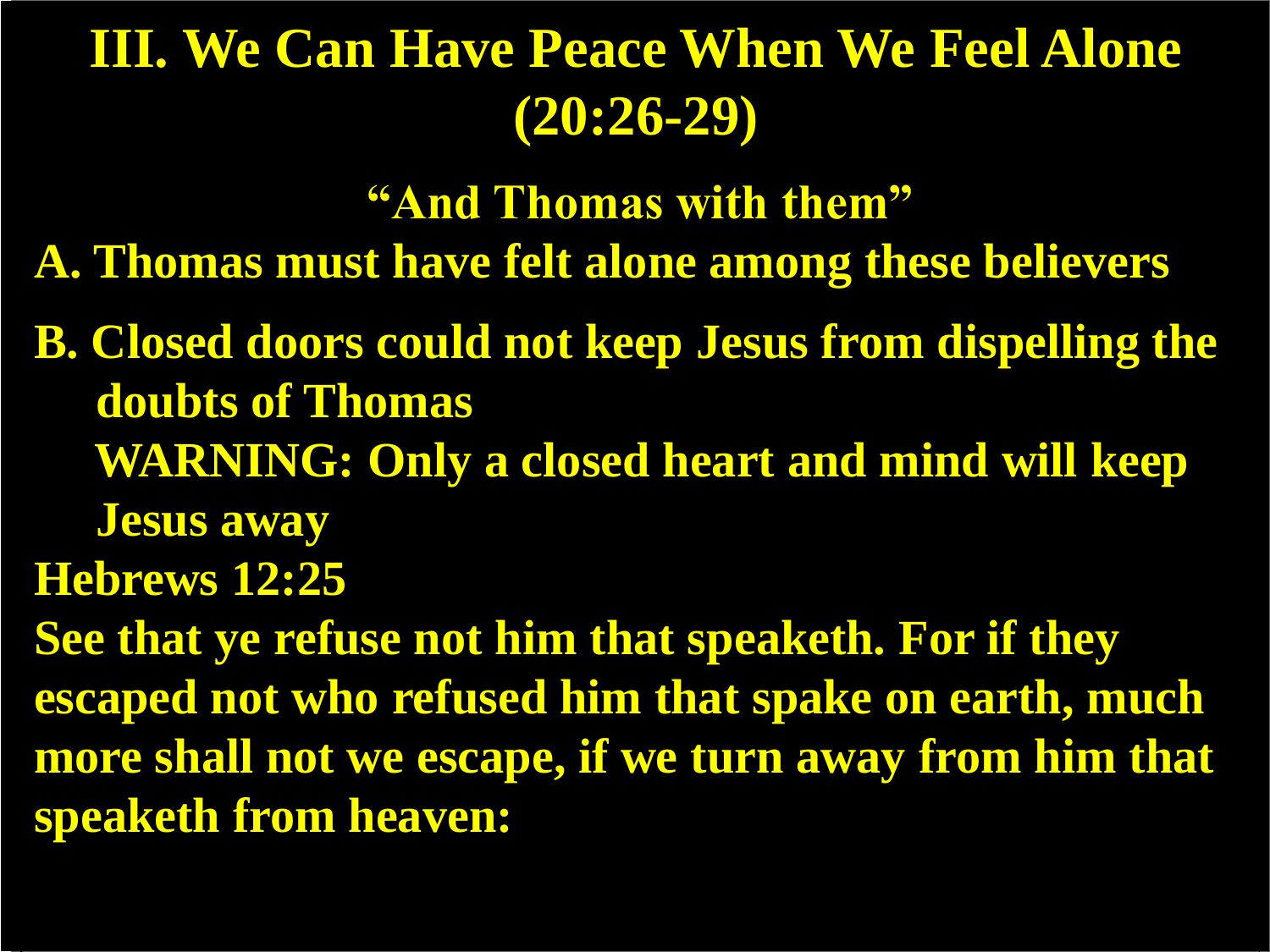# **III. We Can Have Peace When We Feel Alone (20:26-29)**

**"And Thomas with them"**

- **C. Jesus brings proof and peace to the disciple who felt alone**
- **Acts 1:3**

**To whom also he shewed himself alive after his passion by many infallible proofs, being seen of them forty days, and speaking of the things pertaining to the kingdom of God:**

**D. Faithlessness had brought the doubt (v 27) Hebrews 10:23**

**Let us hold fast the profession of our faith without wavering; (for he is faithful that promised;)**